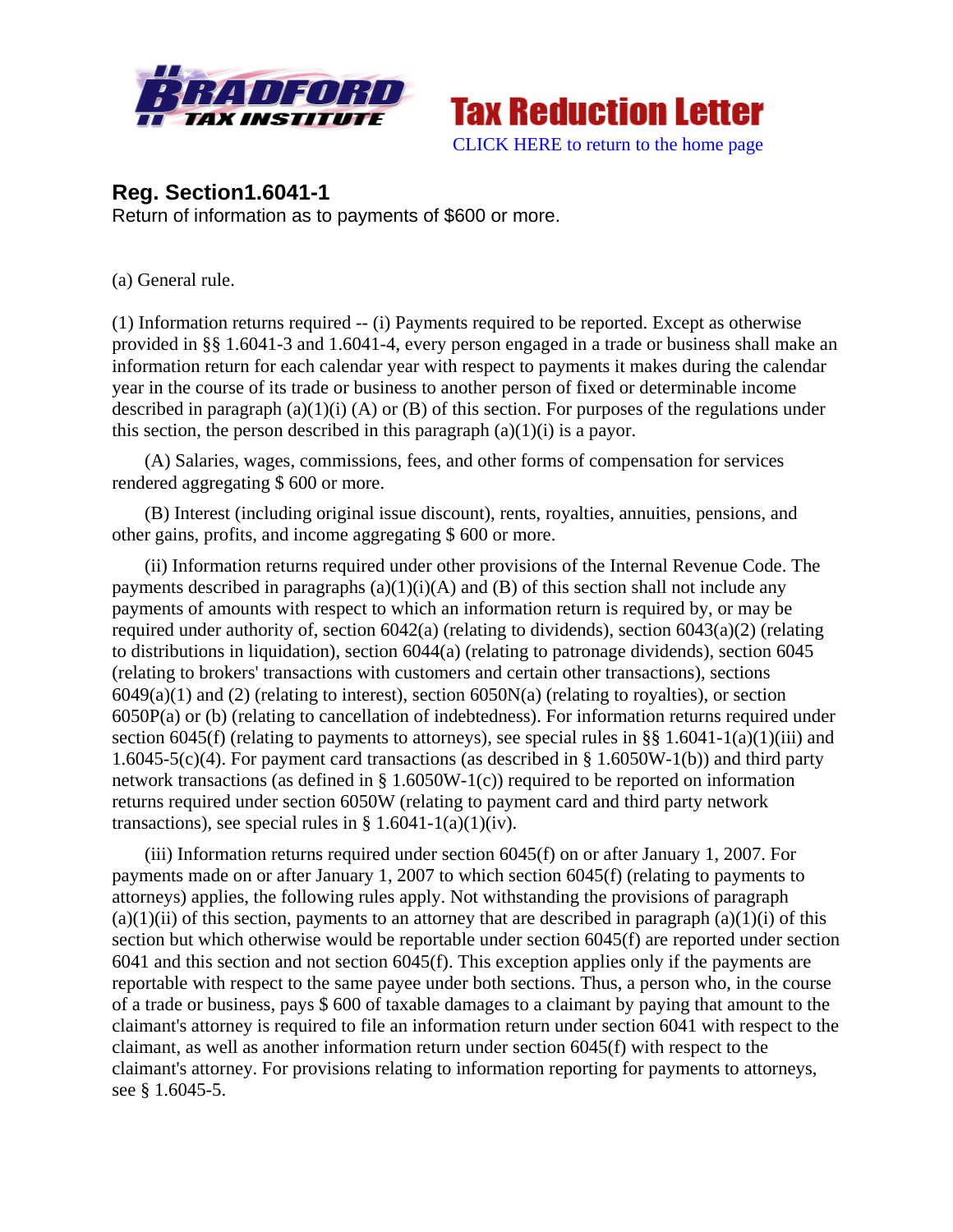(iv) Information returns required under section 6050W for calendar years beginning after December 31, 2010. For payments made by payment card (as defined in § 1.6050W-1(b)(3)) or through a third party payment network (as defined in § 1.6050W-1(c)(3)) after December 31, 2010, that are required to be reported on an information return under section 6050W (relating to payment card and third party network transactions), the following rule applies. Transactions that are described in paragraph  $(a)(1)(ii)$  of this section that otherwise would be subject to reporting under both sections 6041 and 6050W are reported under section 6050W and not section 6041*.* For provisions relating to information reporting for payment card and third party network transactions, see § 1.6050W-1. Solely for purposes of this paragraph, the de minimis threshold for third party network transactions in  $\S 1.6050W-1(c)(4)$  is disregarded in determining whether the transaction is subject to reporting under section 6050W*.*

 (v) Examples. The provisions of paragraph (a)(1)(iv) of this section are illustrated by the following examples:

 Example 1. Restaurant owner A, in the course of business, pays \$ 600 of fixed or determinable income to B, a repairman, by credit card. B is one of a network of unrelated persons that has agreed to accept A's credit card as payment under an agreement that provides standards and mechanisms for settling the transactions between a merchant acquiring bank and the persons who accept the cards. Merchant acquiring bank Y is responsible for making the payment to B. Under paragraph  $(a)(1)(iv)$  of this section, A, as payor, is not required to file an information return under section 6041 with respect to the transaction because Y, as the payment settlement entity for the payment card transaction, is required to file an information return under section 6050W*.*

 Example 2. Restaurant owner A, in the course of business, pays \$ 600 of fixed or determinable income to B, a repairman, through a third party payment network. B is one of a substantial number of persons who have established accounts with Y, a third party settlement organization that provides standards and mechanisms for settling the transactions and guarantees payments to those persons for goods or services purchased through the network. Y is responsible for making the payment to B. Under paragraph  $(a)(1)(iv)$  of this section, A, as payor, is not required to file an information return under section 6041 with respect to the transaction because the transaction is a third party network transaction that is subject to reporting under section 6050W*.* Solely for purposes of determining whether A is eligible for relief from reporting under section 6041, the de minimis threshold for third party network transactions in  $\S$  1.6050W-1(c)(4) is disregarded.

 (2) Prescribed form. The return required by subparagraph (1) of this paragraph shall be made on Forms 1096 and 1099 except that (i) the return with respect to distributions to beneficiaries of a trust or of an estate shall be made on Form 1041, and (ii) the return with respect to certain payments of compensation to an employee by his employer shall be made on Forms W-3 and W-2 under the provisions of § 1.6041-2 (relating to return of information as to payments to employees). Where Form 1099 is required to be filed under this section, a separate Form 1099 shall be furnished for each person to whom payments described in subdivision (i), (ii), or (iii) of subparagraph (1) of this paragraph are made. For time and place for filing Forms 1096 and 1099, see § 1.6041-6. For the requirement to submit the information required by Form 1099 on magnetic media for payments after December 31, 1983, see section 6011(e) and § 301.6011-2 of this chapter (Procedure and Administration Regulations).

 (b) Persons engaged in trade or business -- (1) In general. The term "all persons engaged in a trade or business", as used in section 6041(a), includes not only those so engaged for gain or profit, but also organizations the activities of which are not for the purpose of gain or profit.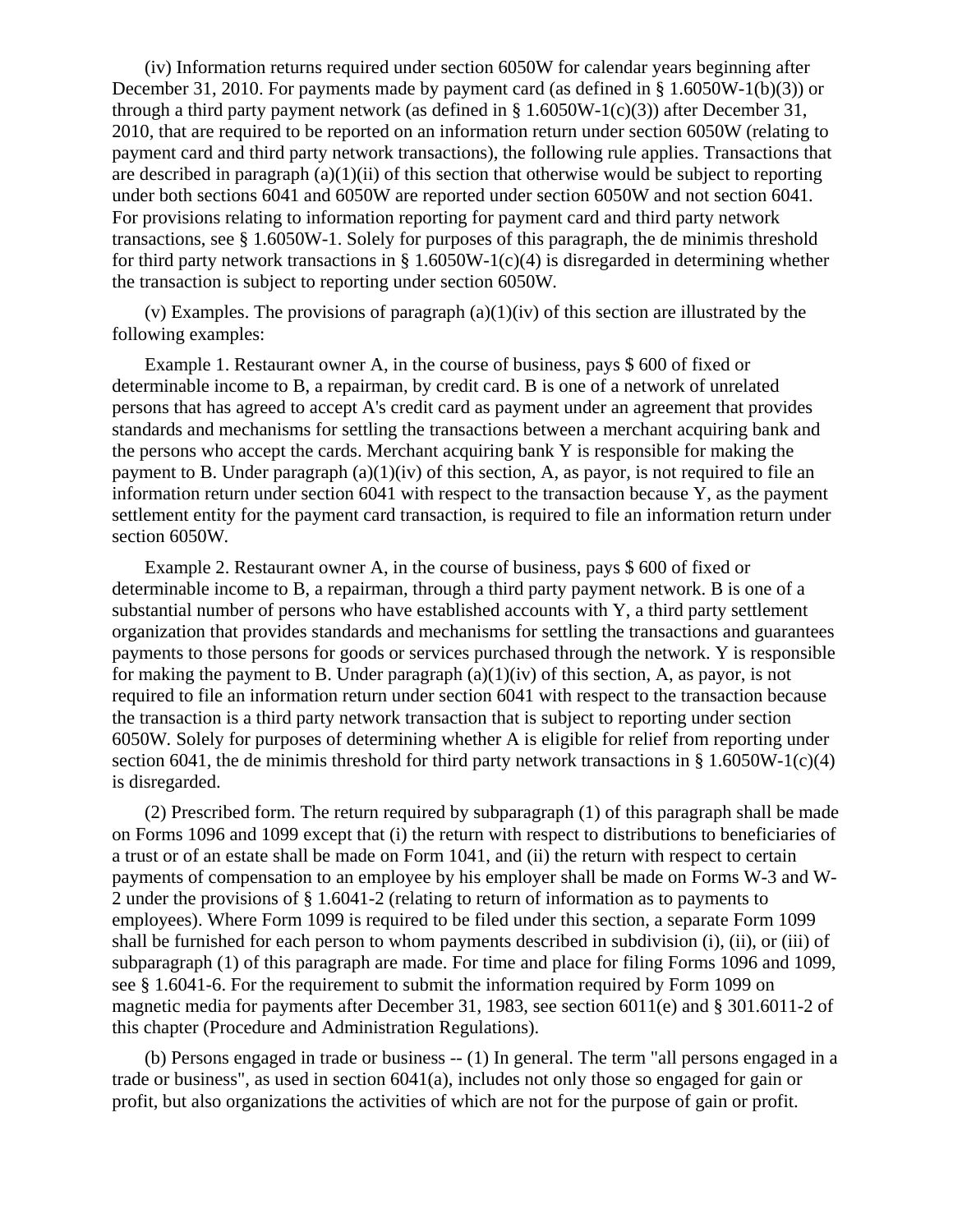Thus, the term includes the organizations referred to in section  $401(a)$ ,  $501(c)$ ,  $501(d)$  and  $521$ and in paragraph (i) of this section. On the other hand, section 6041(a) applies only to payments in the course of trade or business; hence it does not apply to an amount paid by the proprietor of a business to a physician for medical services rendered by the physician to the proprietor's child.

 (2) Special rule for REMICs. For purposes of chapter 1 subtitle F, chapter 61A, part IIIB, the terms "all persons engaged in a trade or business" and "any service-recipient engaged in a trade or business" includes a real estate mortgage investment conduit or REMIC (as defined in section 860D*).*

 (c) Fixed or determinable income. Income is fixed when it is to be paid in amounts definitely predetermined. Income is determinable whenever there is a basis of calculation by which the amount to be paid may be ascertained. The income need not be paid annually or at regular intervals. The fact that the payments may be increased or decreased in accordance with the happening of an event does not for purposes of this section make the payments any the less determinable. A payment made jointly to two or more payees may be fixed and determinable income to one payee even though the payment is not fixed and determinable income to another payee. For example, property insurance proceeds paid jointly to the owner of damaged property and to a contractor that repairs the property may be fixed and determinable income to the contractor but not fixed and determinable income to the owner, and should be reported to the contractor. A salesman working by the month for a commission on sales which is paid or credited monthly receives determinable income.

 (d) Payments specifically included -- (1) In general. Amounts paid in respect of life insurance, endowment, or annuity contracts are required to be reported in returns of information under this section --

 (i) Unless the payment is made in respect of a life insurance or endowment contract by reason of the death of the insured and is not required to be reported by paragraph (b) of § 1.6041- 2,

 (ii) Unless the payment is made by reason of the surrender prior to maturity or lapse of a policy, other than a policy which was purchased (a) by a trust described in section 401(a) which is exempt from tax under section 501(a), (b) as part of a plan described in section 403(a), or (c) by an employer described in section 403(b) (1) (A),

 (iii) Unless the payment is interest as defined in § 1.6049-2 and is made after December 31, 1962,

(iv) Unless the payment is a payment with respect to which a return is required by  $\S 1.6047$ -1, relating to employee retirement plans covering owner-employees,

 (v) Unless the payment is payment with respect to which a return is required by § 1.6052-1, relating to payment of wages in the form of group-term life insurance.

 (2) Professional fees. Fees for professional services paid to attorneys, physicians, and members of other professions are required to be reported in returns of information if paid by persons engaged in a trade or business and paid in the course of such trade or business.

 (3) Prizes and awards. Amounts paid as prizes and awards that are required to be included in gross income under section 74 and § 1.74-1 when paid in the course of a trade or business are required to be reported in returns of information under this section.

 (4) Disability payments. Amounts paid as disability payments under section 105(d) are required to be reported in returns of information under this section.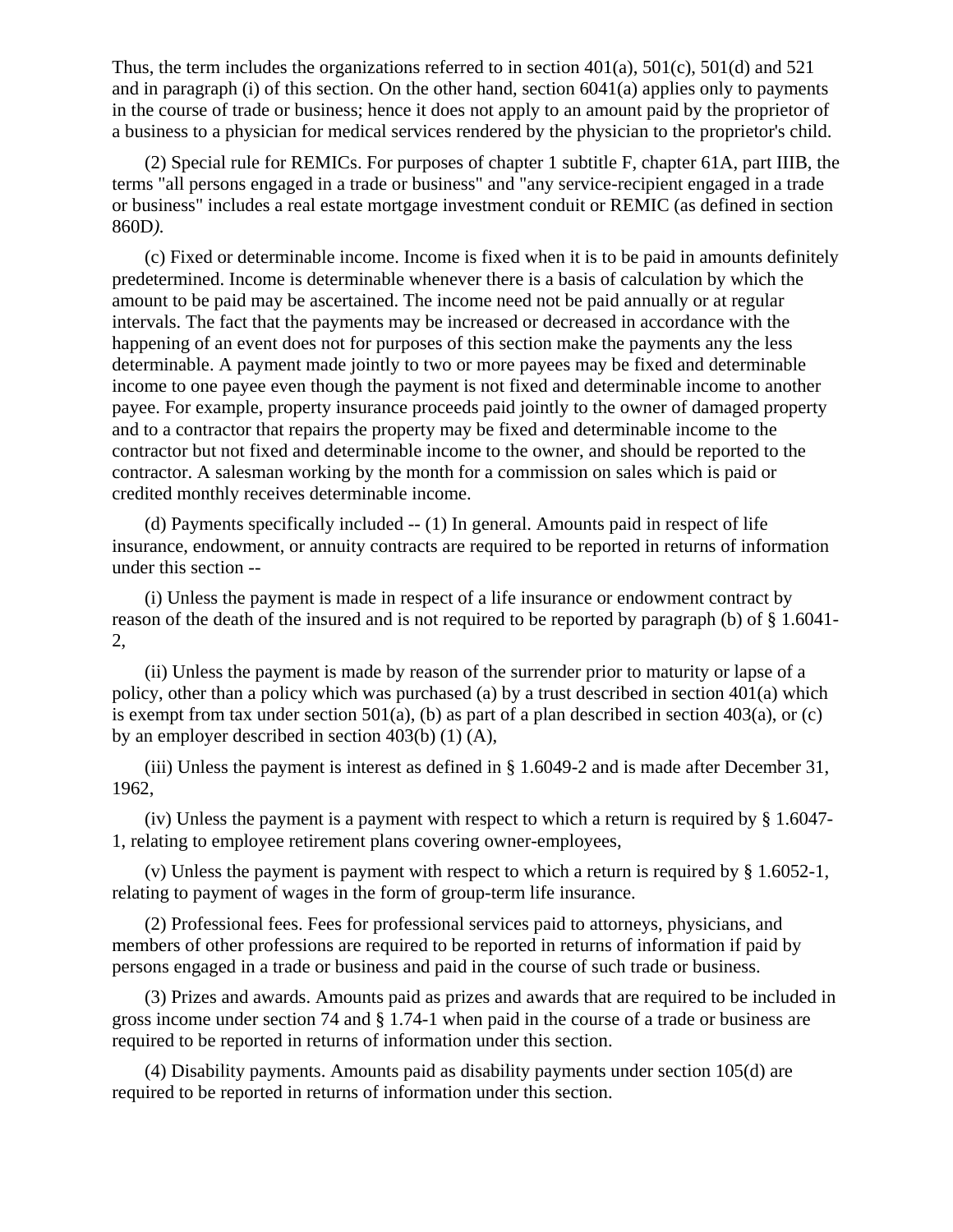$(5)$  Notional principal contracts. Except as provided in paragraphs  $(b)(5)(i)$  and  $(ii)$  of this section, amounts paid after December 31, 2000, with respect to notional principal contracts referred to in § 1.863-7 or 1.988-2(e) to persons who are not described in § 1.6049-4(c)(1)(ii) are required to be reported in returns of information under this section. The amount required to be reported under this paragraph  $(d)(5)$  is limited to the amount of cash paid from the notional principal contract as described in § 1.446-3(d). A non-periodic payment is reportable for the year in which an actual payment is made. Any amount of interest determined under the provisions of  $\S 1.446-3(g)(4)$  (dealing with interest in the case of a significant non-periodic payment) is reportable under this paragraph (d)(5) and not under section 6049 (see  $\S$  1.6049-5(b)(15)). See  $\S$ 1.6041-4(a)(4) for reporting exceptions regarding payments to foreign persons. See, however, § 1.1461-1(c)(1) for reporting amounts described under this paragraph (d)(5) that are paid to foreign persons. The provisions of § 1.6049-5(d) shall apply for determining whether a payment with respect to a notional principal contract is made to a foreign person. See § 1.6049-4(a) for a definition of payor. For purposes of this paragraph  $(d)(5)$ , a payor includes a middleman defined in § 1.6049-4(f)(4).

 (i) An amount paid with respect to a notional principal contract is not required to be reported if the payment is made outside the United States (as defined in § 1.6049-5(e)) by a non-U.S. payor or a non-U.S. middleman.

 (ii) An amount paid with respect to a notional principal contract is not required to be reported if the payment is made outside the United States (as defined in § 1.6049-5(e)) by a payor that has no actual knowledge that the payee is a U.S. person, and the payor is --

 (A) A U.S. payor or U.S. middleman that is not a U.S. person (such as a controlled foreign corporation defined in section 957(a) or certain foreign corporations or foreign partnerships engaged in a U.S. trade or business); or

 (B) A foreign branch of a U.S. bank. See § 1.6049-5(c)(5) for a definition of a U.S. payor, a U.S. middleman, a non-U.S. payor, and a non-U.S. middleman.

 (e) Payment made on behalf of another person -- (1) In general. A person that makes a payment in the course of its trade or business on behalf of another person is the payor that must make a return of information under this section with respect to that payment if the payment is described in paragraph (a) of this section and, under all the facts and circumstances, that person - -

 (i) Performs management or oversight functions in connection with the payment (this would exclude, for example, a person who performs mere administrative or ministerial functions such as writing checks at another's direction); or

 (ii) Has a significant economic interest in the payment (i.e., an economic interest that would be compromised if the payment were not made, such as by creation of a mechanic's lien on property to which the payment relates, or a loss of collateral).

 (2) Determination of payor obligated to report. If two or more persons meet the requirements for making a return of information with respect to a payment, as set forth in paragraph  $(e)(1)$  of this section, the person obligated to report the payment is the person closest in the chain to the payee, unless the parties agree in writing that one of the other parties meeting the requirements set forth in paragraph  $(e)(1)$  of this section will report the payment.

 (3) Special rule for payment by employee to employer. Notwithstanding the provisions of paragraph (e)(1) of this section, an employee acting in the course of his employment who makes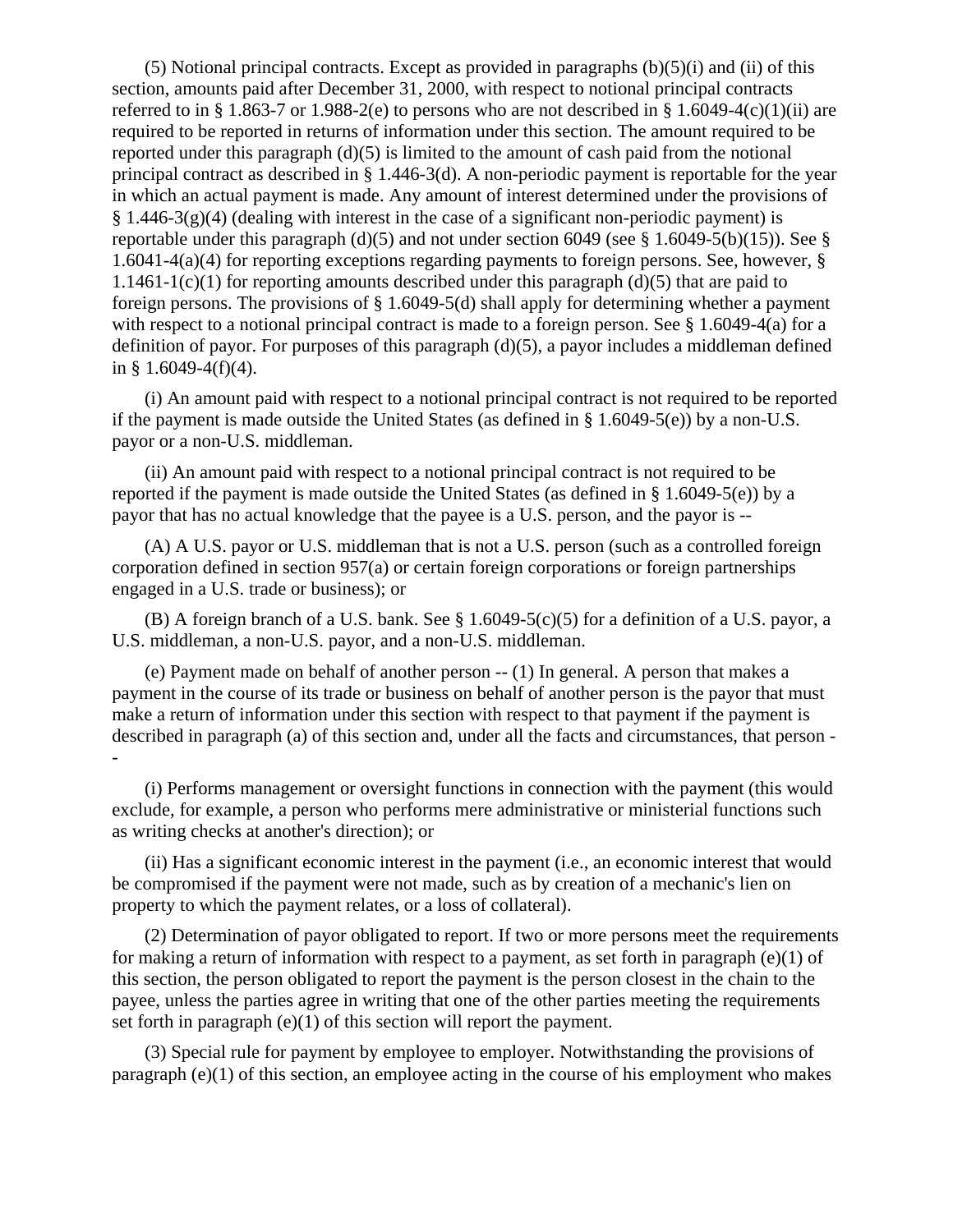a payment to his employer on behalf of another person is not required to make a return of information with respect to that payment.

 (4) Optional method to report. A person that makes a payment on behalf of another person but is not required to make an information return under paragraph  $(e)(1)$  of this section may elect to do so pursuant to the procedures established by the Commissioner. See, e.g., *Rev. Proc. 84-33 (1984-1 C.B. 502)* (optional method for a paying agent to report and deposit amounts withheld for payors under the statutory provisions of backup withholding) (see  $\S$  601.601(d)(2) of this chapter).

(5) Examples. The provisions of this paragraph (e) are illustrated by the following examples:

 Example 1. Bank B provides financing to C, a real estate developer, for a construction project. B makes disbursements from the account for labor, materials, services, and other expenses related to the construction project. In connection with the payments, B performs the following functions: approves payments to the general contractor or subcontractors; ensures that loan proceeds are properly applied and that all approved bills are properly paid to avoid mechanics' or materialmen's liens; conducts site inspections to determine whether work has been completed (but does not check the quality of the work). B is performing management or oversight functions in connection with the payments and is subject to the information reporting requirements of section 6041 with respect to payments.

 Example 2. Mortgage company D holds a mortgage on business property owned by E. When the property is damaged by a storm, E's insurance company issues a check payable to both D and E in settlement of E's claim. Pursuant to the contract between D and E, D holds the insurance proceeds in an escrow account and makes disbursements, according to E's instructions, to contractors and subcontractors performing repairs on the property. D is not performing management or oversight functions, but D has a significant economic interest in the payments because the purpose of the arrangement is to ensure that property on which D holds a mortgage is repaired or replaced. D is subject to the information reporting requirements of section 6041 with respect to the payments to contractors.

 Example 3. Settlement agent F provides real estate closing services to real estate brokers and agents. F deposits money received from the buyer or lender in an escrow account and makes payments from the account to real estate agents or brokers, appraisers, land surveyors, building inspectors, or similar service providers according to the provisions of the real estate contract and written instructions from the lender. F may also make disbursements pursuant to oral instructions of the seller or purchaser at closing. F is not performing management or oversight functions and does not have a significant economic interest in the payments, and is not subject to the information reporting requirements of section 6041*.* For the rules relating to F's obligation to report the gross proceeds of the sale, see section 6045(e) and § 1.6045-4.

 Example 4. Assume the same facts as in Example 3. In addition, the seller instructs F to hire a contractor to perform repairs on the property. F selects the contractor, negotiates the cost, monitors the progress of the project, and inspects the work to ensure it complies with the contract. With respect to the payments to the contractor, F is performing management or oversight functions and is subject to the information reporting requirements of section 6041*.*

 Example 5. G is a rental agent who manages certain rental property on behalf of property owner H. G finds tenants, arranges leases, collects rent, responds to tenant inquiries regarding maintenance, and hires and makes payments to repairmen. G subtracts her commission and any maintenance payments from rental payments and remits the remainder to H. With respect to payments to repairmen, G is performing management or oversight functions and is subject to the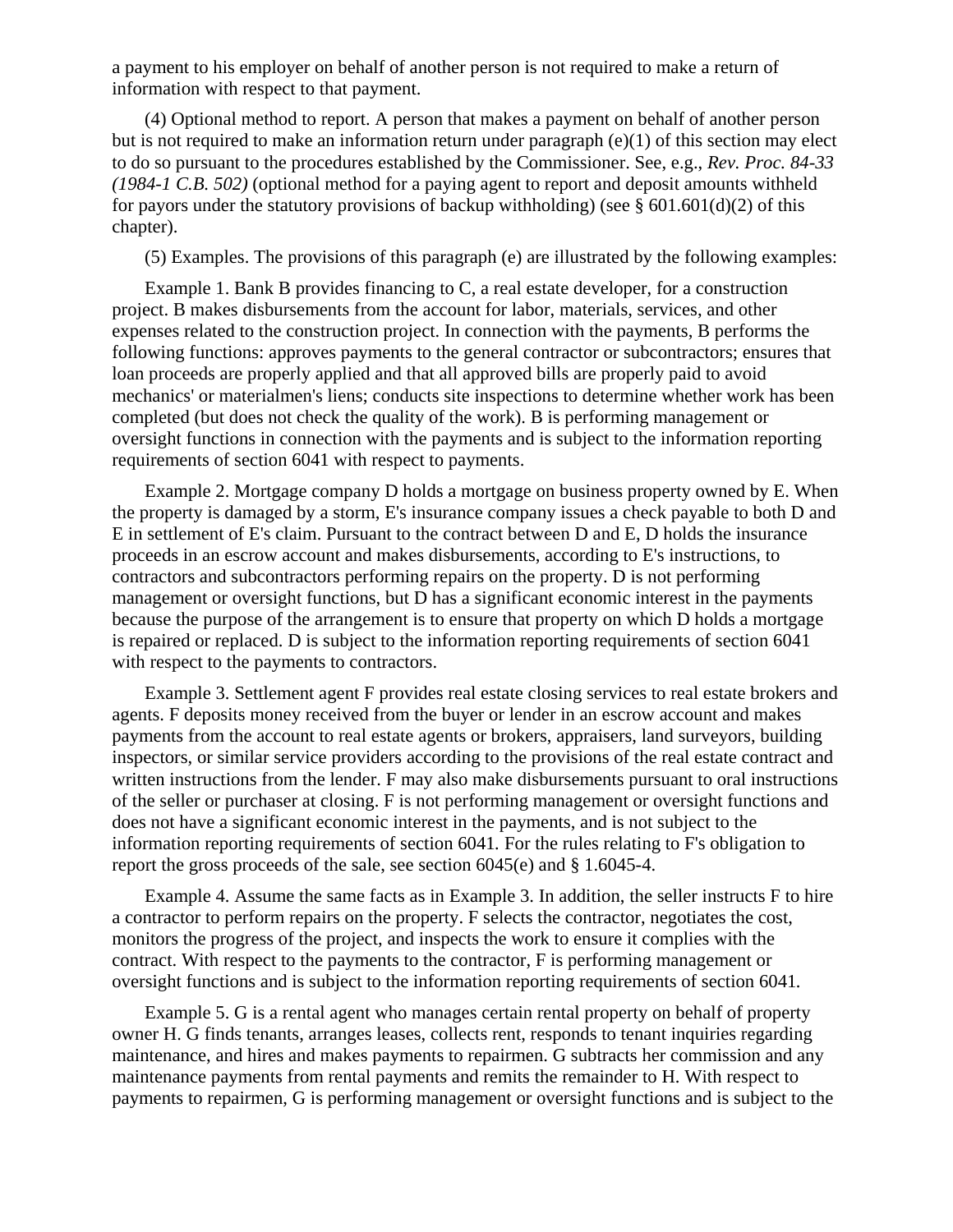information reporting requirements of section 6041*.* With respect to the payment of rent to H, G is subject to the information reporting requirements of section 6041 regardless of whether she performs management or oversight functions or has a significant economic interest in the payment. See § 1.6041-3(d) for rules relating to rental agents. See § 1.6041-1(f) to determine the amount that G should report to H as rent.

 Example 6. Literary agent J receives a payment from publisher L of fees earned by J's client, author K. J deposits the payment into a bank account in J's name. From time to time and as directed by K, J makes payments from these funds to attorneys, managers, and other third parties for services rendered to K. After subtracting J's commission, J pays K the net amount. J does not order or direct the provision of services by the third parties to K, and J exercises no discretion in making the payments to the third parties or to K. J is not performing management or oversight functions and does not have a significant economic interest in the payments and is not subject to the information reporting requirements of section 6041 in connection with the payments to K or to the third parties. For the rules relating to L's obligation to report the payment of the fees to K, see paragraphs  $(a)(1)(i)$  and  $(f)$  of this section. For the rules relating to K's obligation to report the payment of the commission to J and the payments to the third parties for services, see paragraphs  $(a)(1)(i)$  and  $(d)(2)$  of this section.

 Example 7. Attorney P deposits into a client trust fund a settlement payment from R, the defendant in a breach of contract action for lost profits in which P represented plaintiff Q. P makes payments from the client trust fund to service providers such as expert witnesses and private investigators for expenses incurred in the litigation. P decides whom to hire, negotiates the amount of payment, and determines that the services have been satisfactorily performed. In the event of a dispute with a service provider, P withholds payment until the dispute is settled. With respect to payments to the service providers, P is performing management or oversight functions and is subject to the information reporting requirements of section 6041*.*

 Example 8. Assume the same facts as in Example 7. In addition, assume that after paying the service providers and deducting his legal fee, P pays Q the remaining funds that P had received from the settlement with R. With respect to the payment to Q, P is not performing management or oversight functions, does not have a significant economic interest in the payment, and is not subject to the information reporting requirements of section 6041*.* For the rules relating to R's obligation to report the payment of the settlement proceeds to P, see section 6045(f) and the regulations thereunder. For the rules relating to R's obligation to report the payment of the settlement proceeds to Q, see paragraphs (a)(1)(i) and (f) of this section. For the rules relating to Q's obligation to report the payment of attorney fees to P, see paragraphs  $(a)(1)(i)$  and  $(d)(2)$  of this section.

 Example 9. Medical insurer S operates as the administrator of a health care program under a contract with a state. S makes payments of government funds to health care providers who provide care to eligible patients. S receives and reviews claims submitted by patients or health care providers, determines if the claims meet all the requirements of the program (e.g., that the care is authorized and that the patients are eligible beneficiaries), and determines the amount of payment. S is performing management or oversight functions and is subject to the information reporting requirements of section 6041 with respect to the payments.

 Example 10. Race track employee T holds deposits made by horse owner U in a special escrow account in U's name. U enters into a contract with jockey V to ride U's horse in a race at the track. As directed by U, T pays V the fee for riding U's horse from U's escrow account. T is not performing management or oversight functions, does not have a significant economic interest in the payment, and is not subject to the information reporting requirements of section 6041*.* For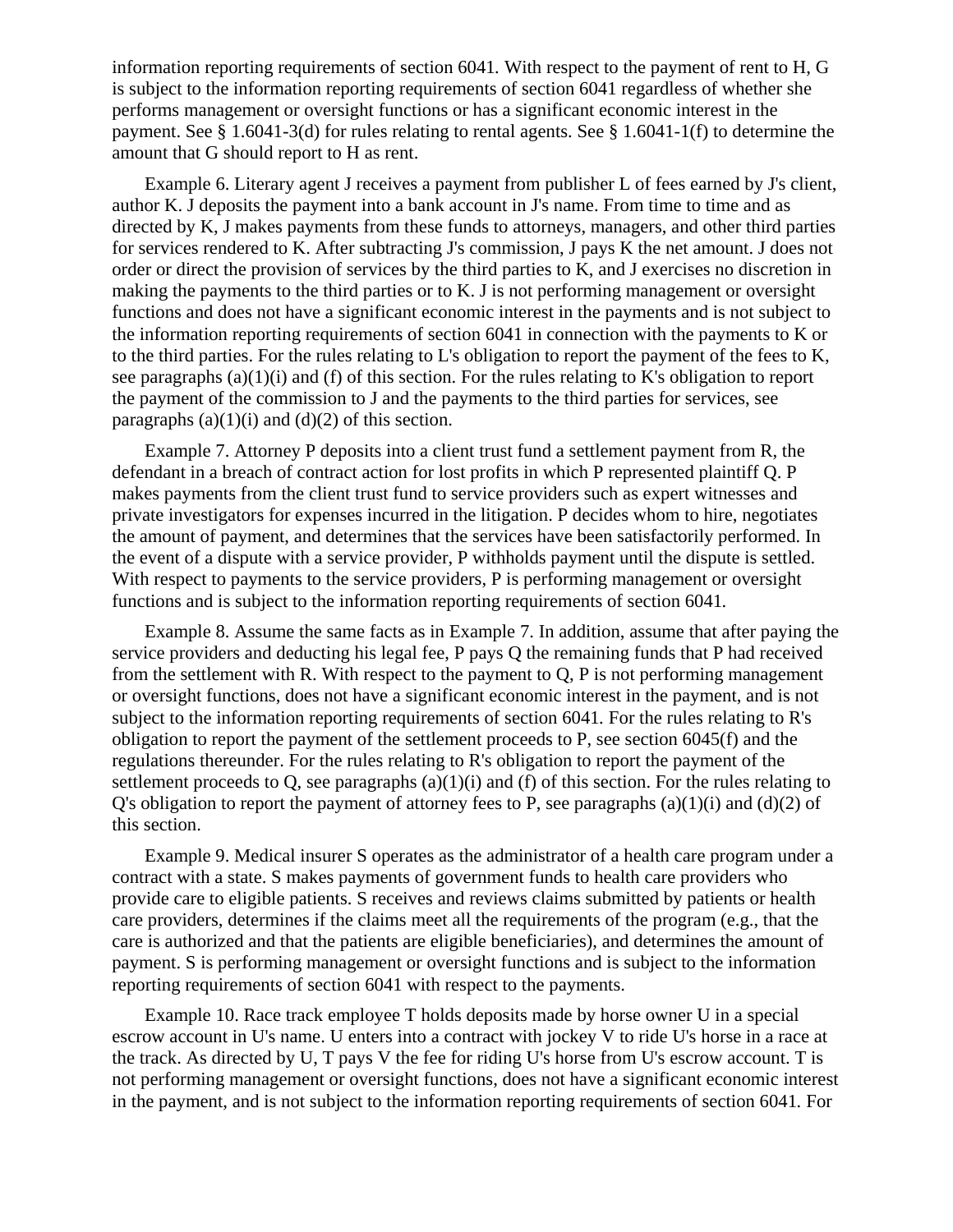the rules relating to U's obligation to report the payment of the fee to V, see paragraph  $(a)(1)(i)$ of this section.

 Example 11. X is a certified public accountant employed by Firm Y, and is not a partner. Client Z pays X directly for accounting services. X remits the amount received to Y, as required by the terms of his employment. X does not have any reporting obligation with respect to the payment to Y. For the rules relating to Z's obligation to report the payment to Y for services, see paragraphs  $(a)(1)(i)$  and  $(d)(2)$  of this section.

 Example 12. Bank contracts with Title Company with respect to the disbursement of funds on a construction loan. Pursuant to their arrangement, the contractor sends draw requests to Title Company, which inspects the work, verifies the amount requested, and then sends the draw request to Bank with supporting documents. Bank pays Title Company the amount of the draw request, and Title Company insures Bank against any loss if it cannot obtain the necessary lien waivers. Bank has a significant economic interest in the payment as a mortgagee, and Title Company exercises management or oversight over the payment. Since Title Company is closest in the chain to the contractor, Title Company should report the payment, unless the parties agree in writing that Bank will report the payment.

 (f) Amount to be reported when fees, expenses or commissions are deducted -- (1) In general. The amount to be reported as paid to a payee is the amount includible in the gross income of the payee (which in many cases will be the gross amount of the payment or payments before fees, commissions, expenses, or other amounts owed by the payee to another person have been deducted), whether the payment is made jointly or separately to the payee and another person. The Commissioner may, by guidance published in the Internal Revenue Bulletin, illustrate the circumstances under which the gross amount or less than the gross amount may be reported.

(2) Examples. The provisions of this paragraph (f) are illustrated by the following examples:

 Example 1. Attorney P represents client Q in a breach of contract action for lost profits against defendant R. R settles the case for \$ 100,000 damages and \$ 40,000 for attorney fees. Under applicable law, the full \$ 140,000 is includible in Q's gross taxable income. R issues a check payable to P and Q in the amount of \$ 140,000. R is required to make an information return reporting a payment to Q in the amount of \$ 140,000. For the rules with respect to R's obligation to report the payment to P, see section 6045(f) and the regulations thereunder.

 Example 2. Assume the same facts as in Example 1, except that R issues a check to Q for \$ 100,000 and a separate check to P for \$ 40,000. R is required to make an information return reporting a payment to Q in the amount of \$ 140,000. For the rules with respect to R's obligation to report the payment to P, see section 6045(f) and the regulations thereunder.

 (g) Payment made in medium other than cash. If any payment required to be reported on Form 1099 is made in property other than money, the fair market value of the property at the time of payment is the amount to be included on such form.

 (h) When payment deemed made. For purposes of a return of information, an amount is deemed to have been paid when it is credited or set apart to a person without any substantial limitation or restriction as to the time or manner of payment or condition upon which payment is to be made, and is made available to him so that it may be drawn at any time, and its receipt brought within his own control and disposition.

(i) Payments made by the United States or a State. Information returns on:

(1) Forms 1096 and 1099 and